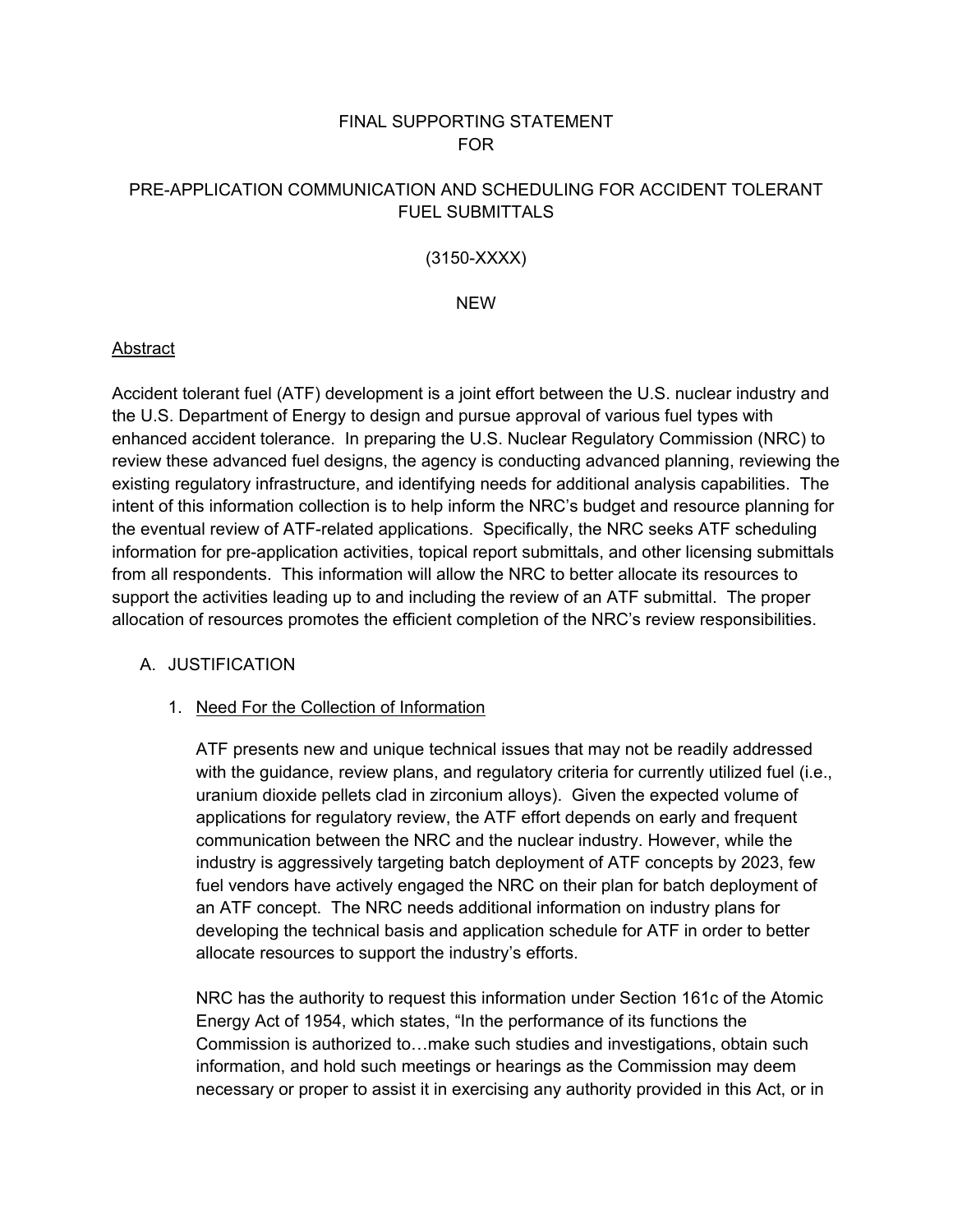the administration or enforcement of this Act, or any regulations or orders issued thereunder."

## 2. Agency Use and Practical Utility of Information

The information gathered by this request will allow the NRC to better allocate its resources to support the activities leading up to and including the review of an ATF submittal. Additionally, this information collection seeks to promote early and frequent communication between the NRC and respondents on topics such as ATF experimental testing programs, data collection, and industry schedules. Communication between both parties promotes the submission of high quality and complete applications. Incomplete or insufficient applications increase the risk of schedule delays in deployment of ATF designs.

## 3. Reduction of Burden Through Information Technology

There are no legal obstacles to reducing the burden associated with this information collection. The NRC encourages respondents to use information technology when it would be beneficial to them.

The NRC has issued *Guidance for Electronic Submissions to the NRC* which provides direction for the electronic transmission and submittal of documents to the NRC. Electronic transmission and submittal of documents can be accomplished via the following avenues: the Electronic Information Exchange (EIE) process, which is available from the NRC's "Electronic Submittals" Web page, by Optical Storage Media (OSM) (e.g. CD-ROM, DVD), by facsimile or by e-mail. It is estimated that approximately 100% of the potential responses are filed electronically.

4. Effort to Identify Duplication and Use Similar Information

No sources of similar information are available. There is no duplication of requirements.

5. Effort to Reduce Small Business Burden

None of the potential applicants responding to this collection are small businesses.

## 6. Consequences to Federal Program or Policy Activities if the Collection Is Not Conducted or Is Conducted Less Frequently

If the information is not collected, the NRC will be unable to inform its budget and resource planning for the review of ATF-related applications. Since most ATF development is in its initial stage, the NRC staff recommends an annual schedule for collecting the information. This schedule is the minimum frequency necessary for the NRC to update its budget and resource planning as applicants' ATF submittal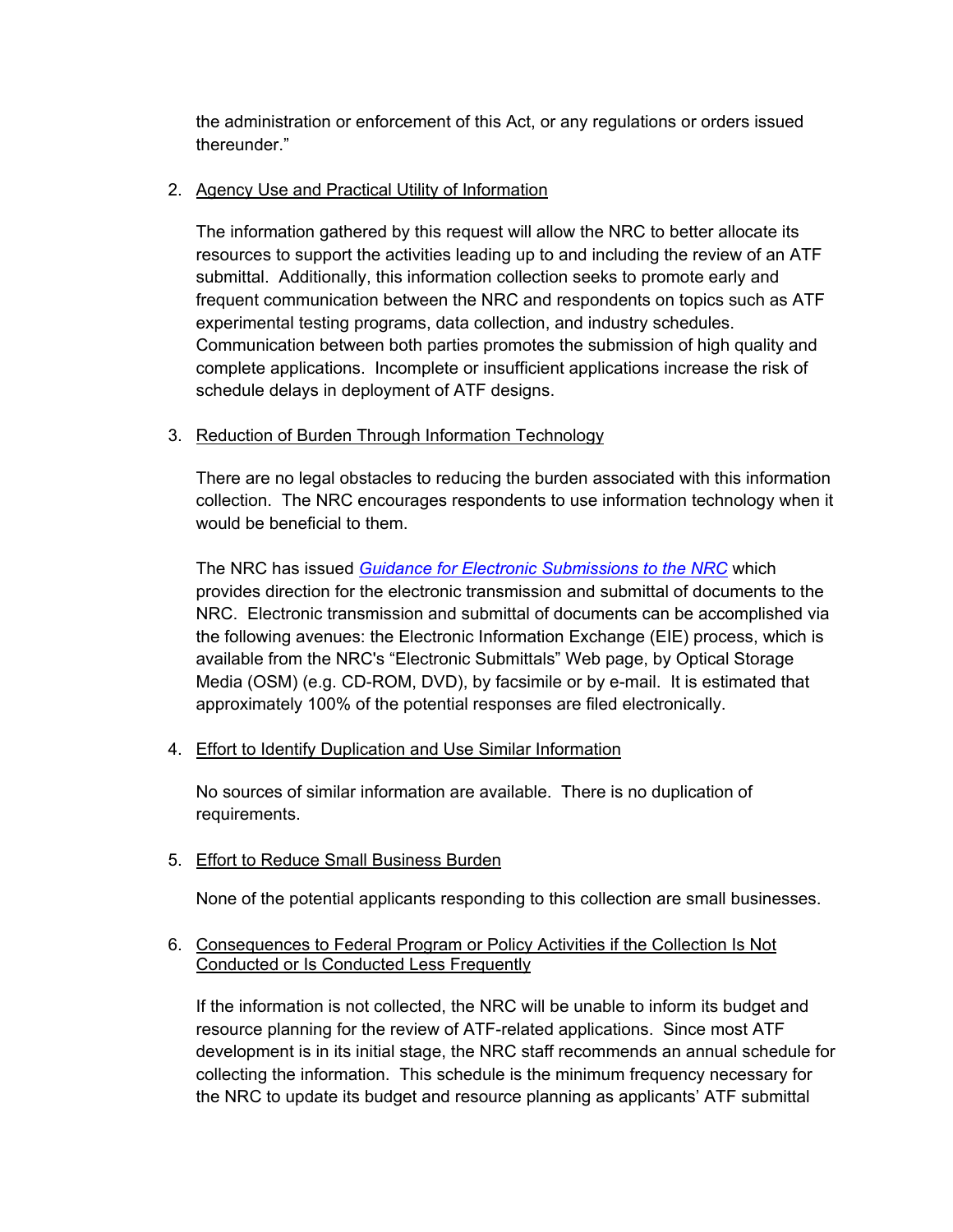schedules change.

## 7. Circumstances Which Justify Variation from OMB Guidelines

Not applicable.

## 8. Consultations Outside the NRC

Opportunity for public comment on the information collection requirements for this clearance package was published in the *Federal Register* on February 13, 2019 (84 FR 3831). Additionally, the NRC contacted, via email, five potential respondents in the areas of fuel and cask vendors. These representatives were from Framatome, General Electric, Holtec International, NAC International, Inc., and Westinghouse. Of the five potential respondents contacted, only Westinghouse provided comments. Westinghouse believes that this information collection is beneficial to both the NRC and the industry and agrees that providing this information will help ensure that NRC resources are available to review ATF-related licensing submittals. In addition, the NRC received one out-of-scope comment from an anonymous commenter.

## 9. Payment or Gift to Respondents

Not applicable.

## 10. Confidentiality of Information

Confidential and proprietary information is protected in accordance with NRC regulations at 10 CFR 9.17(a) and 10 CFR 2.390(b).

## 11. Justification for Sensitive Questions

Not applicable.

## 12. Estimated Burden and Burden Hour Cost

Frequency of response: Annual Number of respondents: 9 Burden hours per response: 120 hours Total annual burden hours: 1,080 hours Total annual burden cost (at \$275/hr): \$297,000

The estimated 120 burden hours per response is based on the projected amount of time it will take a respondent to prepare, review, and approve the answers to the questions in the information collection.